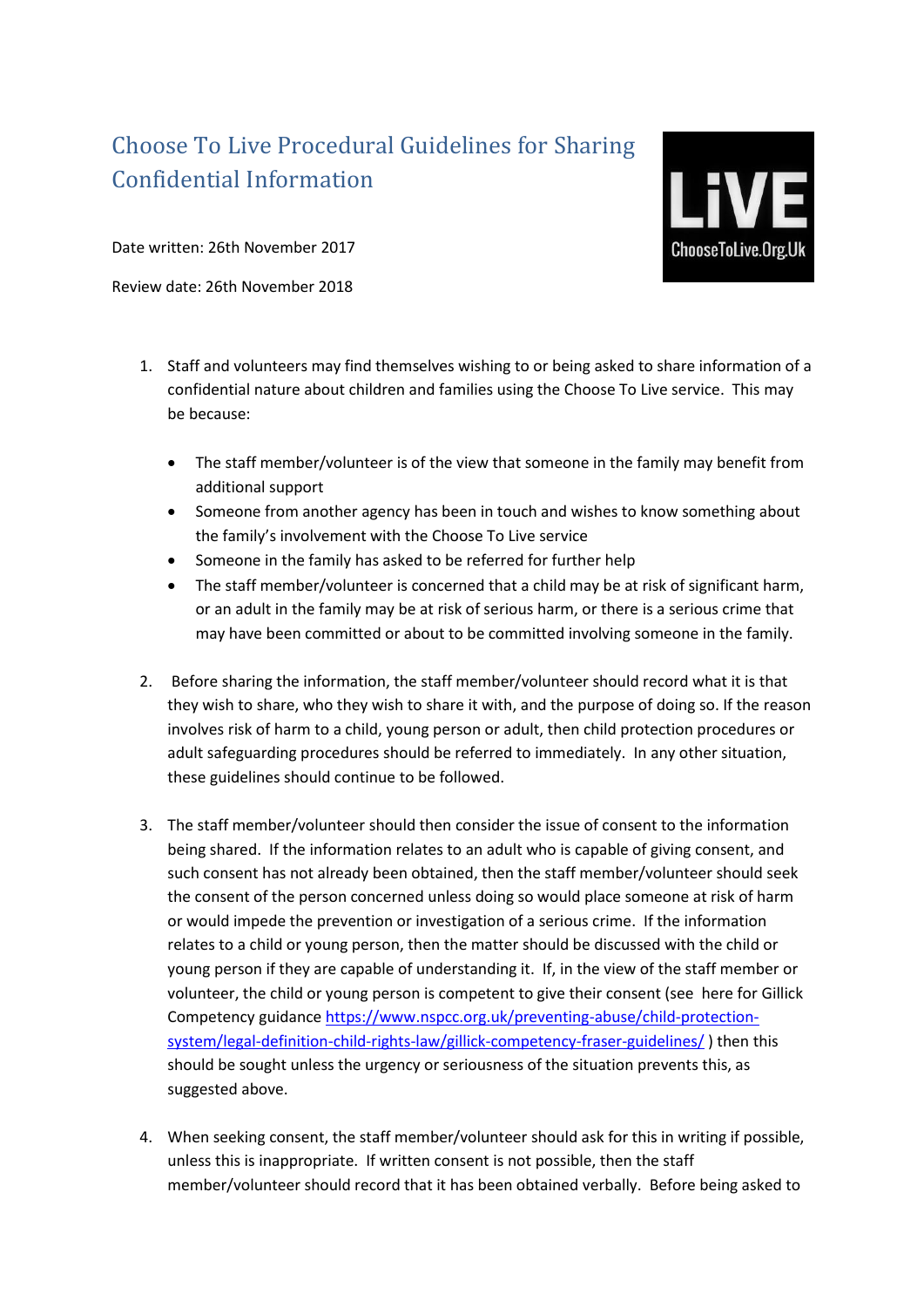give consent, families and children/young people should be made aware of what information is to be shared, the purpose of doing so, with whom it will be shared and the consequences of it not being shared.

- 5. The staff member/volunteer should then pass the information on to the agreed agency without delay (ie within one week of consent being obtained or sooner if circumstances require). This should be done within the following parameters of good practice, and recorded:
	- Make a conscious decision on how information to share based on the public interest  $$ which, in this case, will normally be the interests of the child.
	- Ensure that it is shared securely this means checking who exactly is receiving the information, and that they are doing so in a confidential environment.
	- Make sure that the information you share is as accurate and up to date as possible; if you are unsure of any of it but still decide to share it, then make sure that the recipient is aware of any areas of uncertainty
	- Distinguish clearly between fact and opinion.
	- Ask what the recipient is going to do with the information and whether they will need to pass it on to anyone else.
	- Inform the person who is the subject of the information that it has been passed on, unless it would be unsafe or inappropriate to do so.
- 6. If consent is withheld, or if it cannot be sought because of a risk of harm to someone, or because of the risk of a serious crime being committed, or because of the investigation of a serious crime being compromised, then the staff member/volunteer should consult with their manager on whether the information should be shared without consent.
- 7. In such a situation, the manager and the staff member/volunteer need to weigh up whether sharing the information is in the public interest. 'Public Interest' is a term used in the Data Protection Act but not clearly defined. It can refer to the interests of the whole community, or to a group within the community, or to individuals. Normally it would be considered to be in the public interest for the confidentiality of service users to be protected, but this may be outweighed by the public interest involved in protecting people from harm, preventing crime or disorder, or promoting children's welfare by making sure that they have access to safe and effective care. The manager, in consultation with the member of staff/volunteer, needs to decide whether, on balance and in this particular case, the public interest is served by information being shared without consent.
- 8. If the decision is not to share the information , this must be recorded and the reasons for not sharing must be stated. If the decision is to go ahead and share the information, then this must be done by either the manager or the staff member/volunteer (it must be clearly understood between them who will do it) within one week of the decision being made (or sooner if circumstances require). The parameters of good practice outlined under point 5 should be used to inform the process of sharing the information.